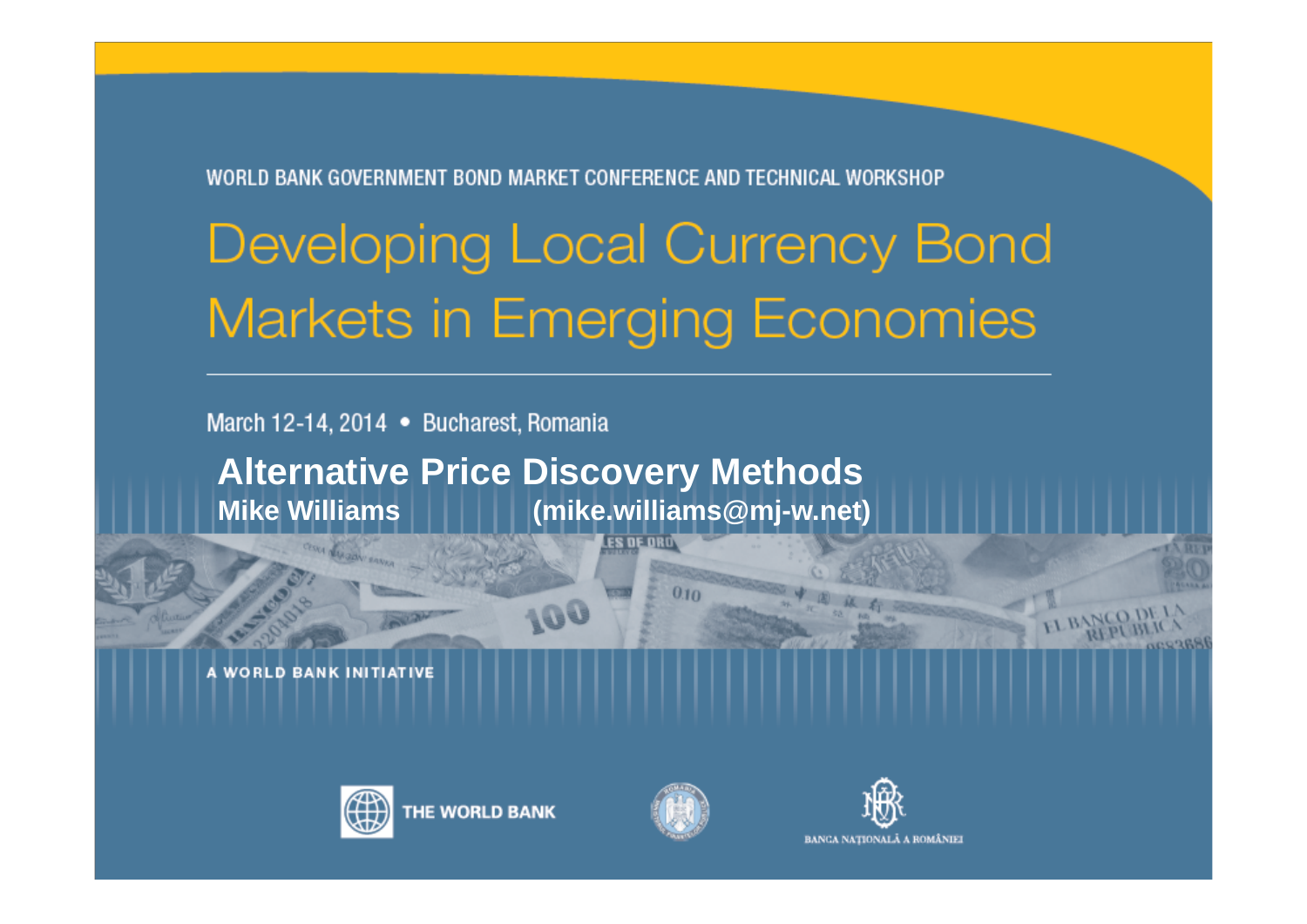## **Why is Price Discovery Important?**

- • Investors have confidence that:
	- The price quoted is close to the "true" price
	- The price is "fair", and not being manipulated
	- Information is shared
- • Reduced uncertainty increases trading and liquidity, reduces costs. Benefits investors and the authorities:
	- Debt manager: reduces issuance costs, increases demand
	- Central Bank: facilitates transmission mechanism
- Prices also need to be disseminated
	- Gives uninformed investors a benchmark, improving confidence, stimulating trading
	- Investor and others need to mark to market
		- Portfolios, assets and liabilities
		- Collateral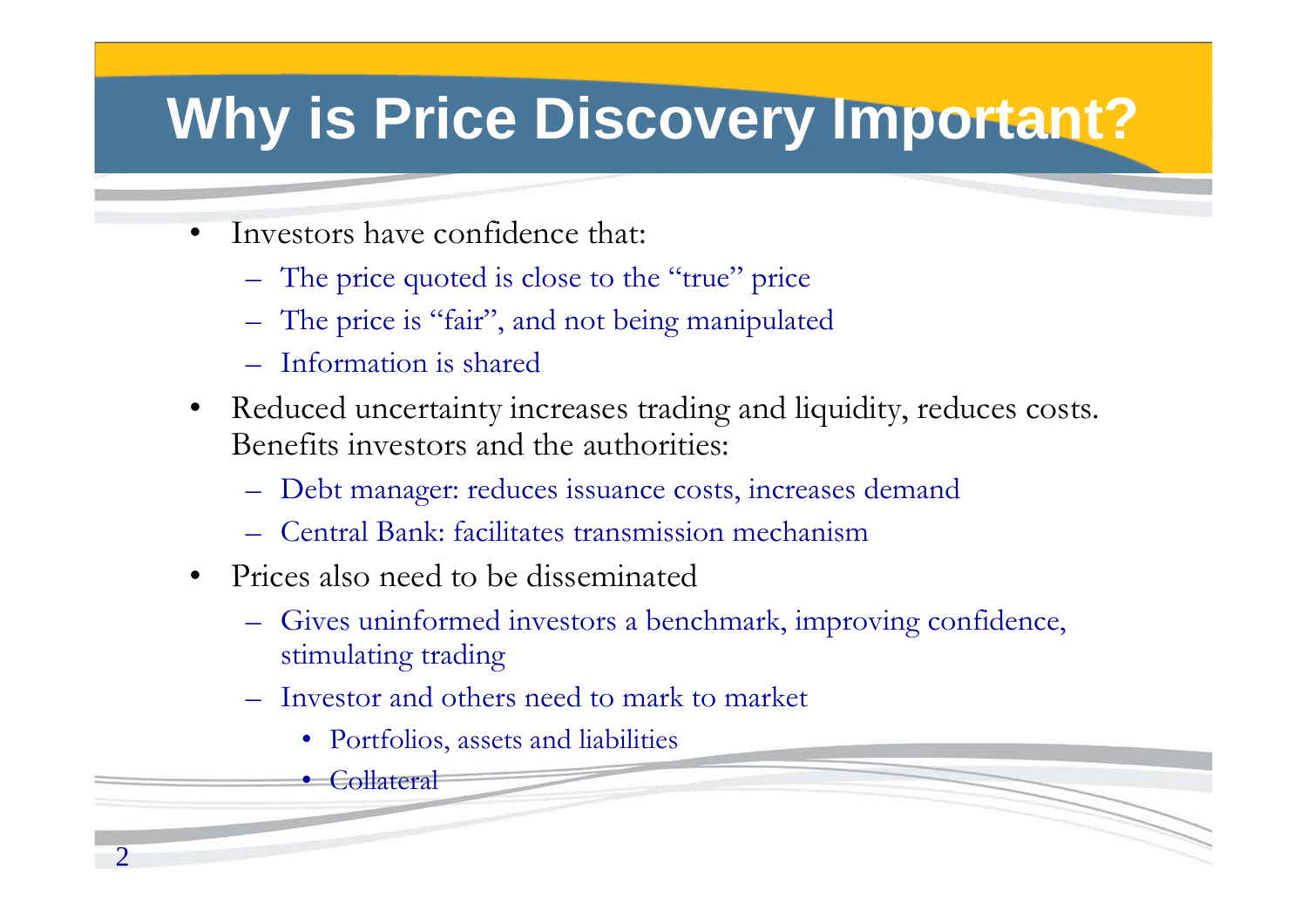## **Price Transparency**

- •But the "price" is unknowable
	- There is no "model", only supply and demand
- Market inefficiencies/imperfections
	- Trading costs, fragmentation, uneven order flow
- Price discovery depends on micro-structure; and the optimal market structure depends on
	- Stage of market development; type of security; type of traders
	- Degree of capitalization and competition; trading expertise
	- Requirements of the authorities: debt managers want immediacy & low execution risk
- Drives choices…

3

•

- Periodic v continuous markets (or mixed?)
- Dealer/quote driven v auction-agency
	- OTC v on-exchange, etc
- …which impact on transparency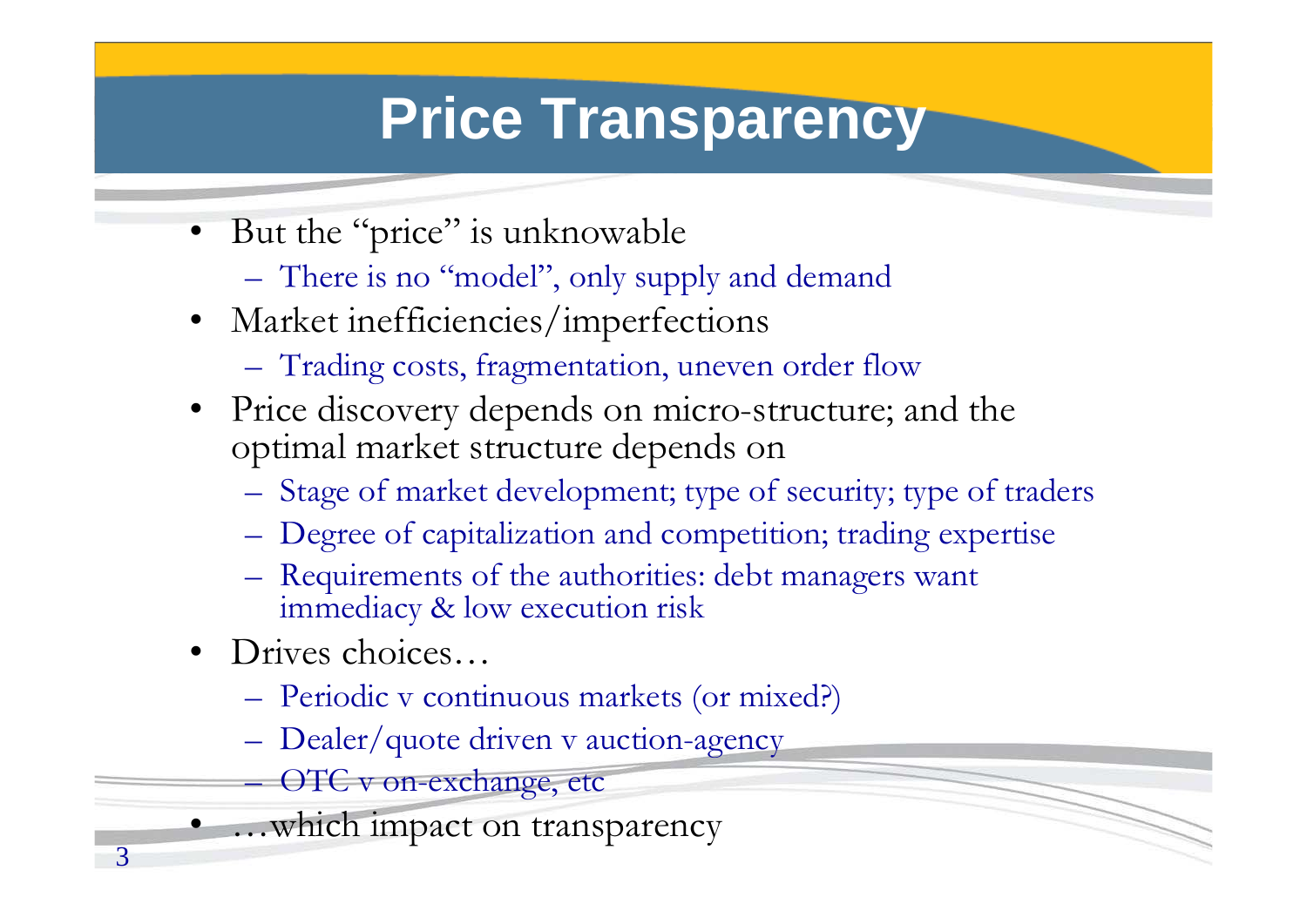## **Impact of ETPs**

- • Potential benefits from:
	- Real time information, centralised data
	- Automated transactions
	- Reduced operational costs (although upfront investment)
	- Improved surveillance, real time auditing
- Provides a vehicle
	- To discover prices, through quote obligations
	- To disseminate pre and post-trade prices, as well as trade information
- • But does not resolve the trade-off between liquidity & transparency
	- Excessive price transparency increases the risks of trading, especially for market makers with large orders
	- Too much pre-trade transparency erodes the market makers' profit margin: narrows the spread between bid & offer prices

 Too much post-trade transparency increases market makers' risk of loss when covering their positions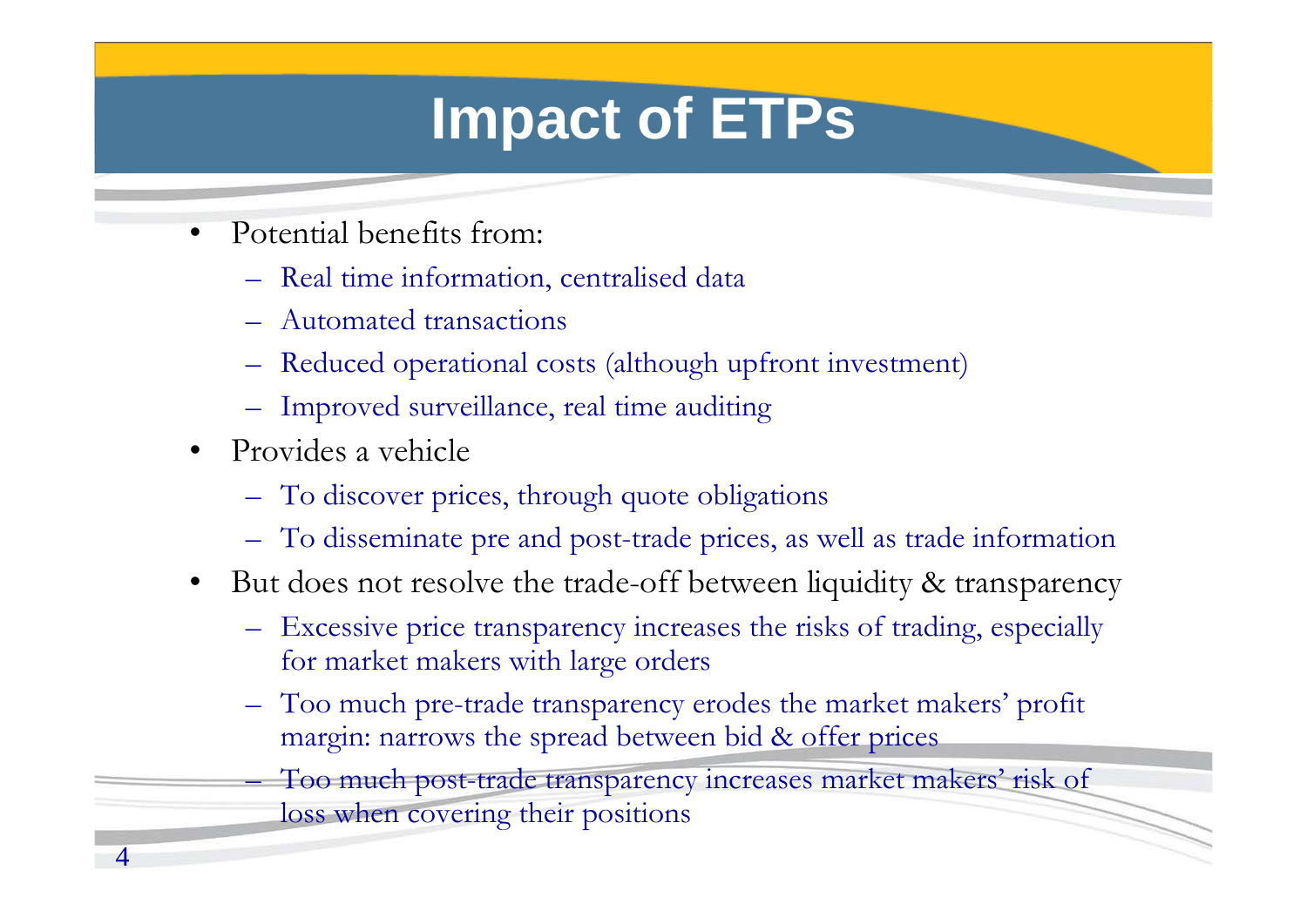## **Finding a Price: Call Markets**

- • Three related functions
	- Stimulating liquidity bringing buyers and sellers together
	- Finding the price
	- Disseminating the price
		- Many users want a single price reduces search costs and will specify the fix price for their transactions
- • In liquid markets, aggregate and publish the trades on the consolidated order book
	- Records buying and selling interest expressed as limit orders
	- But not realistic in most government securities markets
- $\bullet$  Creating a price fix: the call auction
	- Concentrates buyers and sellers in a specific time interval
	- –Electronically, or trading floor, or the coffee house [compare gold fix]
	- Through firm price quotes, bid and offer, on an ETP (eg MTS, 3 times a day) or actual trades (FX fix, Brazil OTC market)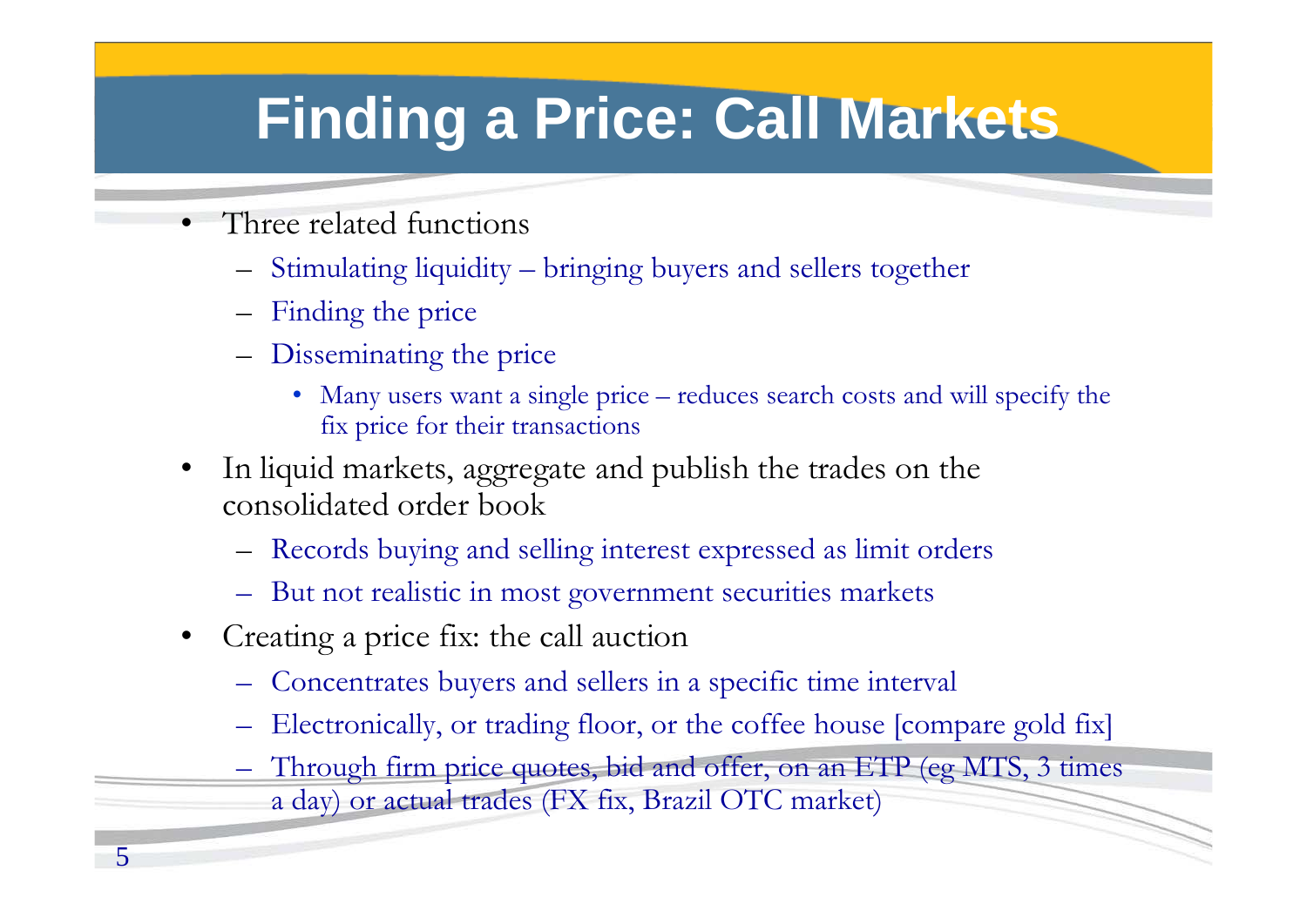## **Call Markets: Some Questions**

- • All bonds, benchmarks, or the less liquid bonds, minimum number of quotes?
	- What happens if no one turns up?
- Who is the auctioneer

6

- the DMO, central bank, stock exchange, ETP, a broker, bankers' association, …?
- Should the debt manager play an active role in the fixing session?
	- Compare market maker of last resort
	- Must act as price stabiliser not price setter!
- How to avoid insider trading, conflicts of interest, front running, collusion…

Compare current criticisms of gold fix, and FX fix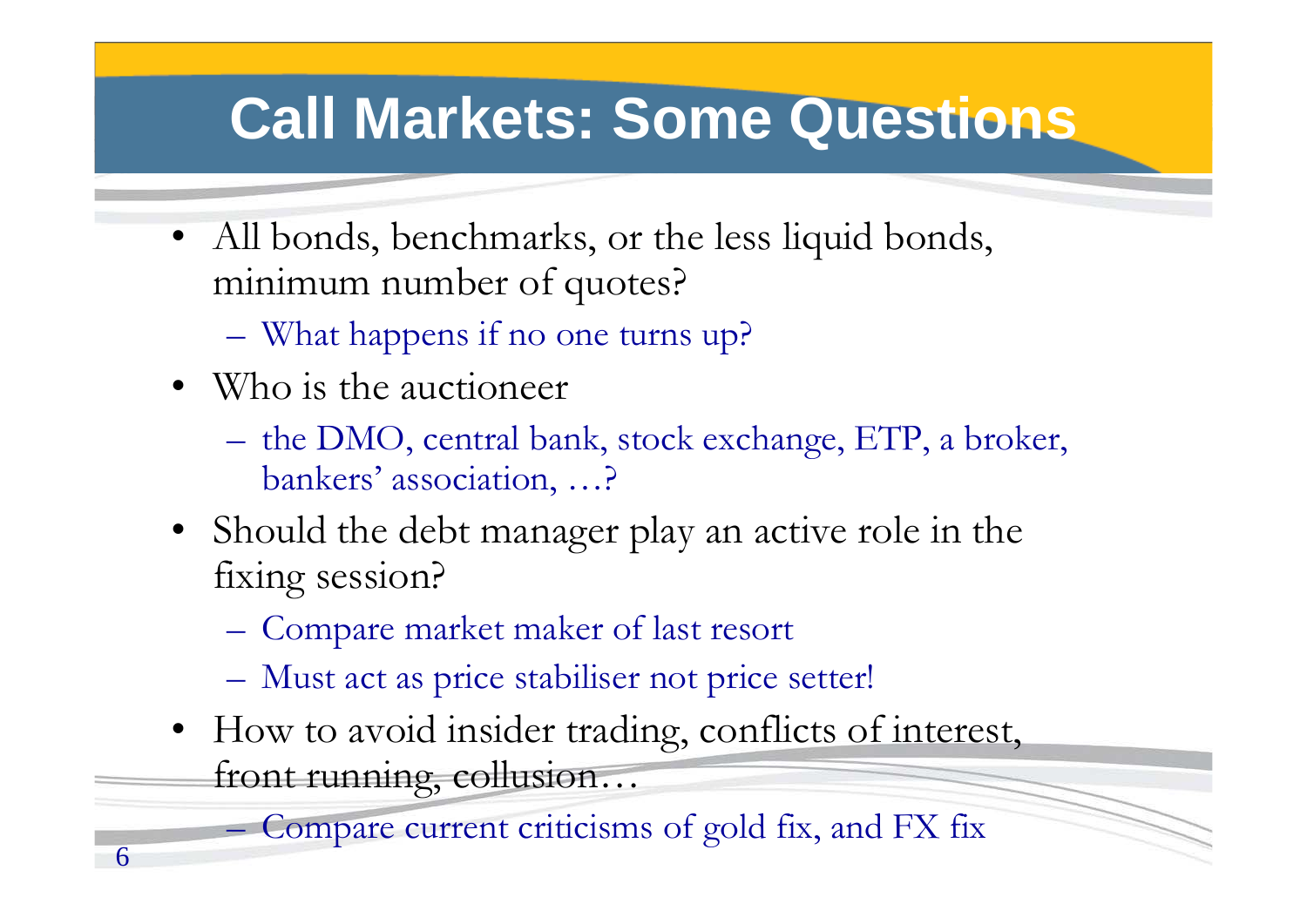#### **Indicative Prices**

- • Indicative prices from market participants
	- Primary dealers or a broader group? [Should be part of PDs' obligations]
	- Collected direct from ETP (Malaysia)
	- Provided by dealers (Brazil, Romania, UK)
	- Cannot be used directly for trading; but used for valuation, yield curve calculation; and tomorrow's benchmark
- •**Questions**

7

- Real trades or virtual trades; mid market prices or spreads?
- Too risky in an illiquid market?
- Coping with conflicts of interest and collusion (Libor problems)
- Who consolidates prices in a dispersed market: DMO, central bank, exchange
- Who is responsible for quality
- Is a yield curve a substitute or a complement?
- What happens when there are no secondary market trades; how should can a yield curve be calculated?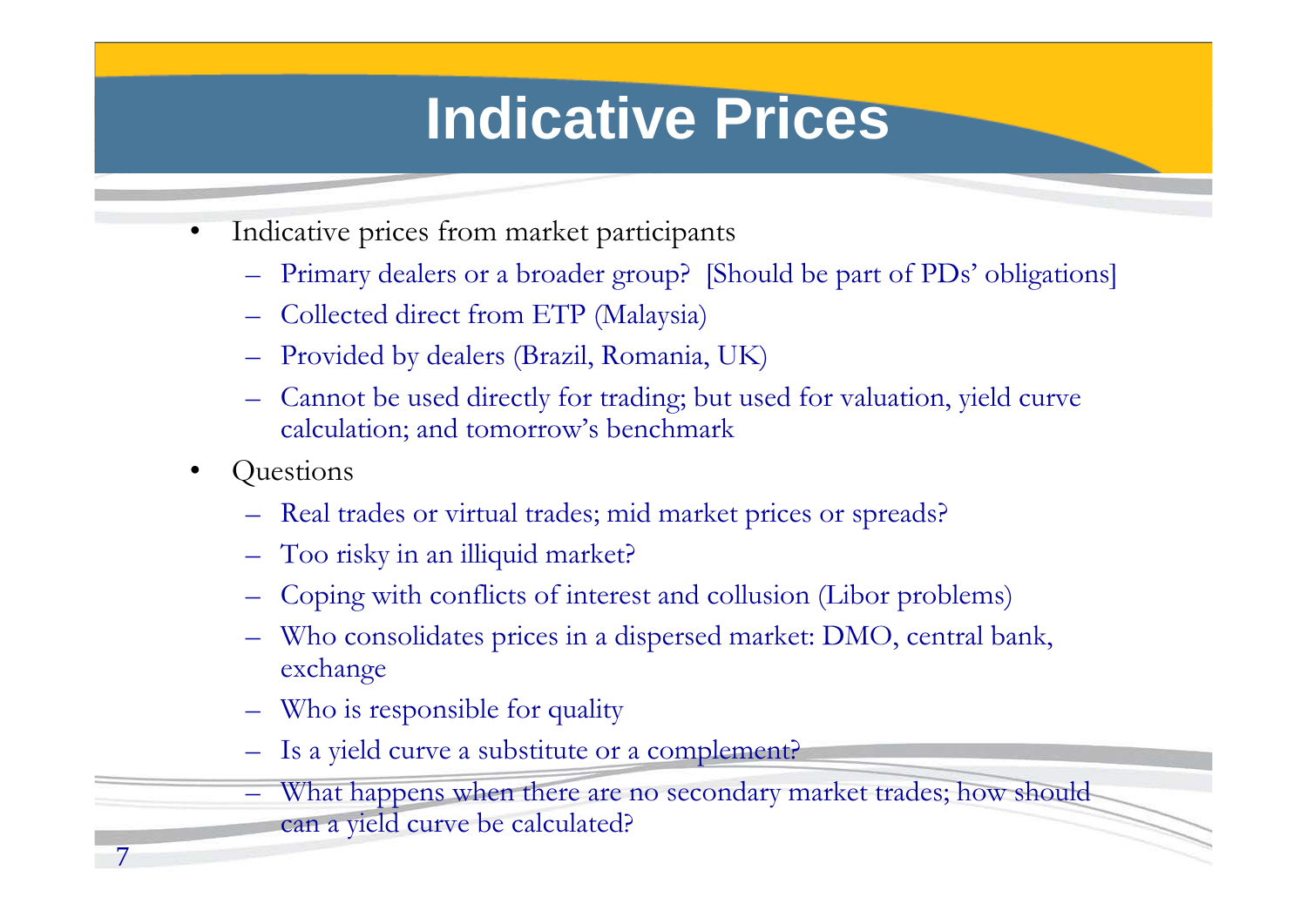## **UK Arrangements**

- $\bullet$  At end of each day all market makers submit closing prices for all gilts to UKDMO
	- Conventional and index linked, whether or not traded (but not strips nor those with tiny outstanding volumes)
- $\bullet$  DMO knocks off outliers, publishes averages by 5 pm
	- Prices also sent to Euroclear, used to value collateral in automatic repo facility
	- Prices of strips calculated from the yield curve
- $\bullet$  DMO emphasises that it has no quality control responsibility
	- Sees its role as purely mechanical; a service to the market
- • DMO also publishes in close to real time a screen which averages the marker makers' indicative prices of benchmark bonds

Reduces search costs; gives investors confidence to trade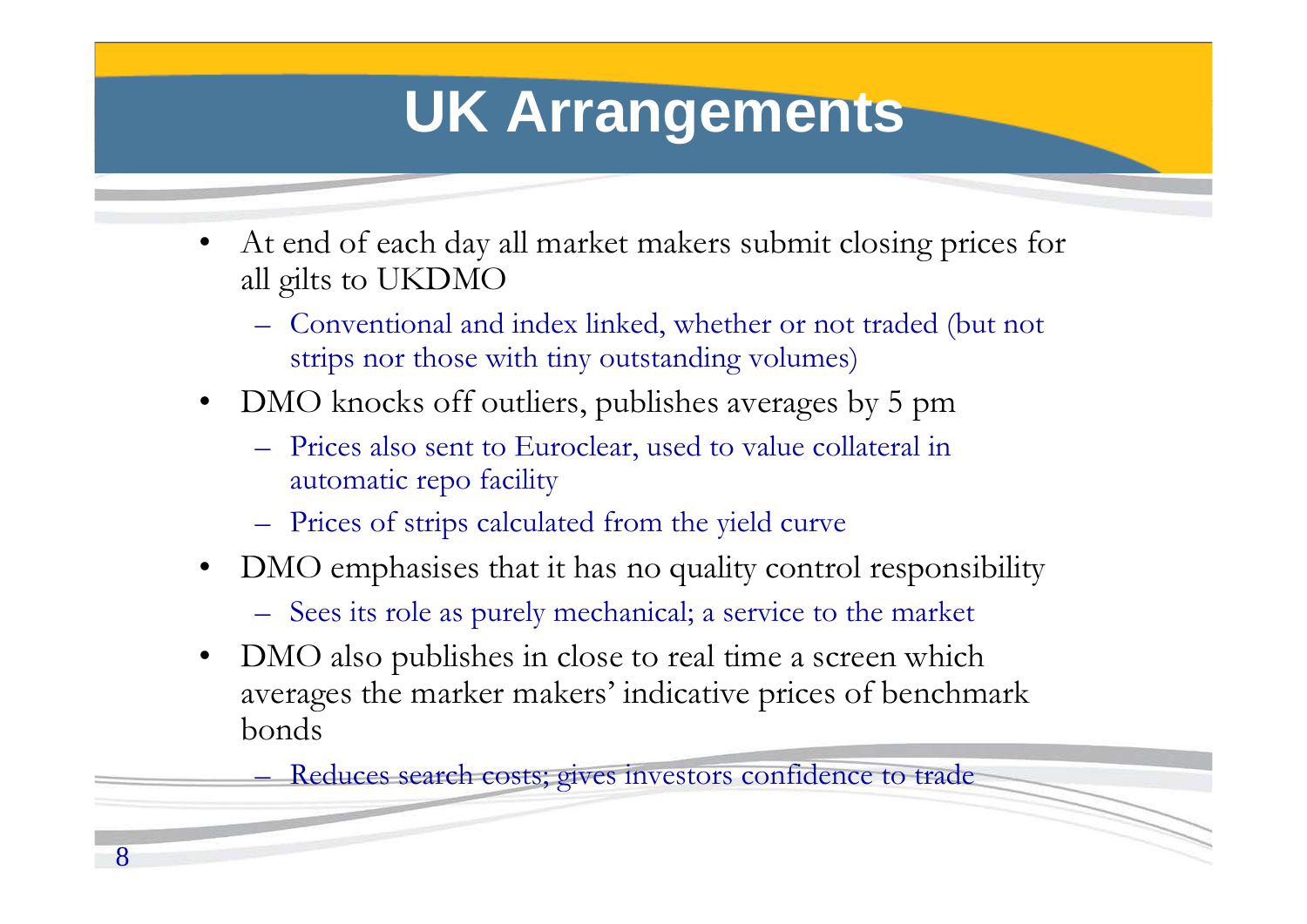## **Policing the Market**

- The new Libor (so far only Libor)
	- Statutory regulations by UK Financial Conduct Authority
	- Independent agency can impose a required code of conduct
	- Greater use of actual transaction data to corroborate submissions
	- Widening number of contributors
- The analogue in government securities markets?
	- DMO publishes the raw data (with a lag?)
	- Confine to benchmarks only?
	- DMO publishes prices of non-traded bonds on basis of own (published) algorithms, and/or yield curve
	- Whose responsibility: the DMO or market conduct authority?